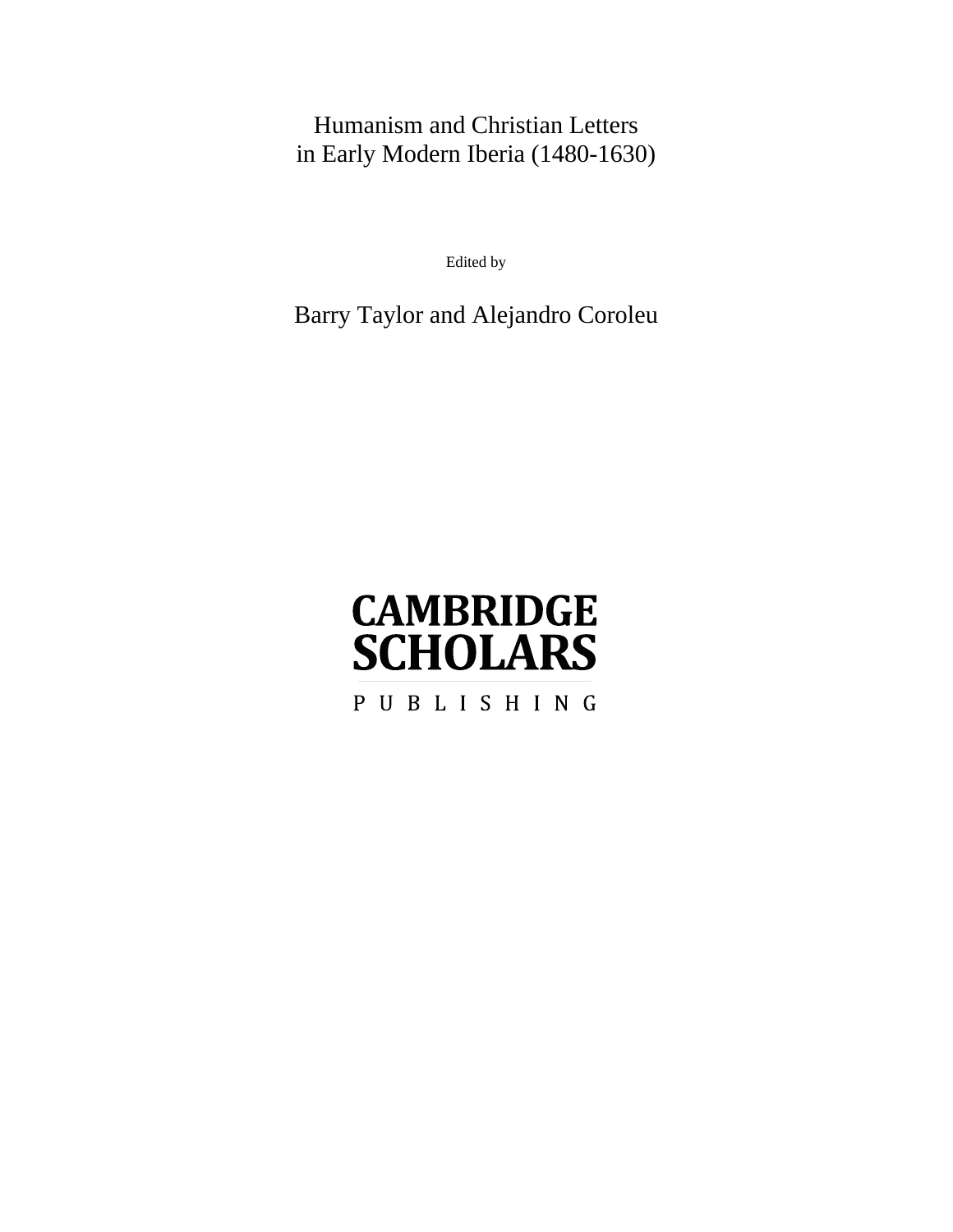#### Humanism and Christian Letters in Early Modern Iberia (1480-1630), Edited by Barry Taylor and Alejandro Coroleu

This book first published 2010

Cambridge Scholars Publishing

12 Back Chapman Street, Newcastle upon Tyne, NE6 2XX, UK

British Library Cataloguing in Publication Data A catalogue record for this book is available from the British Library

Copyright © 2010 by Barry Taylor and Alejandro Coroleu and contributors

All rights for this book reserved. No part of this book may be reproduced, stored in a retrieval system, or transmitted, in any form or by any means, electronic, mechanical, photocopying, recording or otherwise, without the prior permission of the copyright owner.

ISBN (10): 1-4438-2227-2, ISBN (13): 978-1-4438-2227-5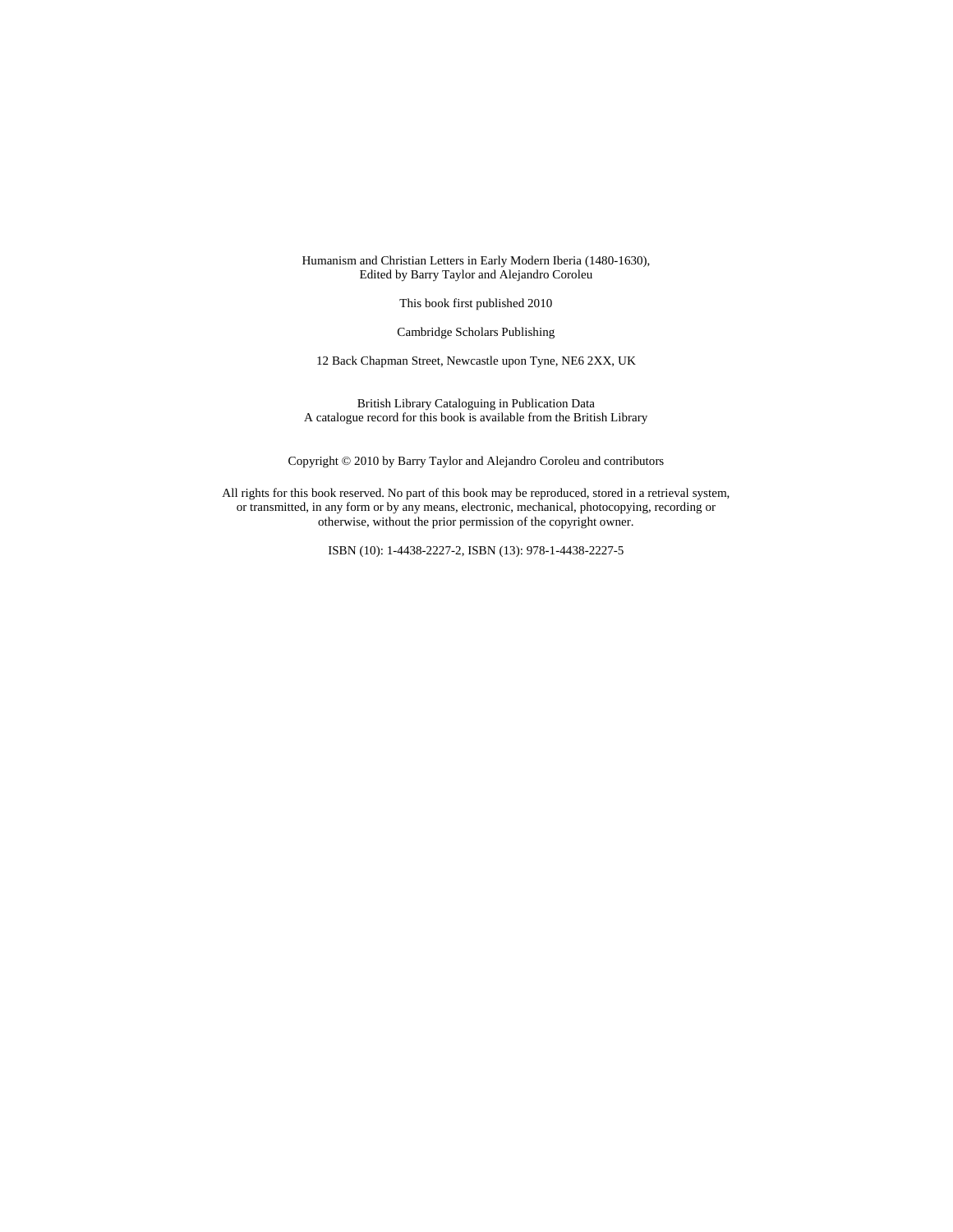# **CONTENTS**

| Barry Taylor and Alejandro Coroleu                                                                                                                                        |
|---------------------------------------------------------------------------------------------------------------------------------------------------------------------------|
| <b>Part I: Transmission</b>                                                                                                                                               |
| Ex grammatico rhetor: The Biblical Adventures and Rhetorical Maturity<br>of Antonio de Nebrija between the Apologia and the Tertia quinquagena  9<br>Felipe González Vega |
| Christian Classics and Humanism in Renaissance Barcelona: The Case<br>Alejandro Coroleu                                                                                   |
| Notes on the Catalan Translations of Devotional Literature with Special<br>Reference to the Epistle of Lentulus to the Senate of Rome 47<br><b>Montserrat Ferrer</b>      |
| The Vita Caroli Magni of Donato Acciaiuoli, Translated by Alfonso<br>Susanna Allés Torrent                                                                                |
| Jason Harris                                                                                                                                                              |
| <b>Part II: Adaptation</b>                                                                                                                                                |
| Humanism and Lullism in Fifteenth-century Majorca: New Information<br>Leonardo Francalanci                                                                                |
| St Isidore of Seville and St Ildefonsus of Toledo as Models of Style<br>Barry Taylor                                                                                      |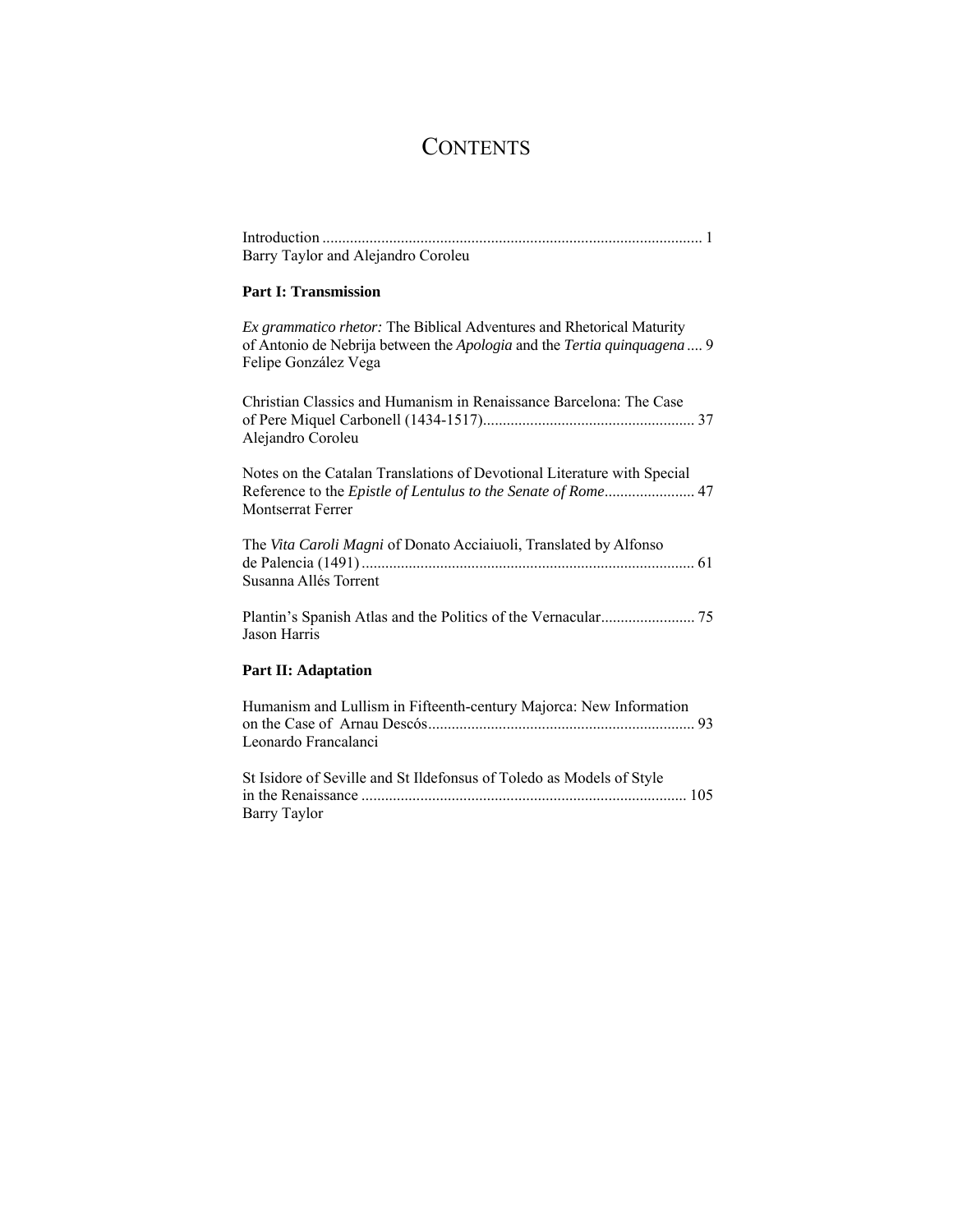| Contents<br>vi                                                                                                                                                                                                                           |
|------------------------------------------------------------------------------------------------------------------------------------------------------------------------------------------------------------------------------------------|
| San Juan de la Cruz and the Fathers of the Church: Song 1.3<br>Terence O'Reilly                                                                                                                                                          |
| Christian Authors as Models of <i>imitatio</i> in the Aftermath of the Council<br>of Trent: Diogo de Teive's Epithalamium in Laudem Nuptiarum<br>Alexandri et Mariae Principum Parmae et Placentiae (1565) 139<br>Catarina Barceló Fouto |
| From Lluís Joan Vileta to Joan Pujol: Latin and Vernacular Poetry<br>Eulàlia Miralles and Pep Valsalobre                                                                                                                                 |
| Hélio J. S. Alves                                                                                                                                                                                                                        |
| <b>Part III: Visual Representation</b>                                                                                                                                                                                                   |
| Jean Andrews                                                                                                                                                                                                                             |
| Engaged but not Married?: Diego Velázquez's La túnica de José<br>Stephen Boyd                                                                                                                                                            |
|                                                                                                                                                                                                                                          |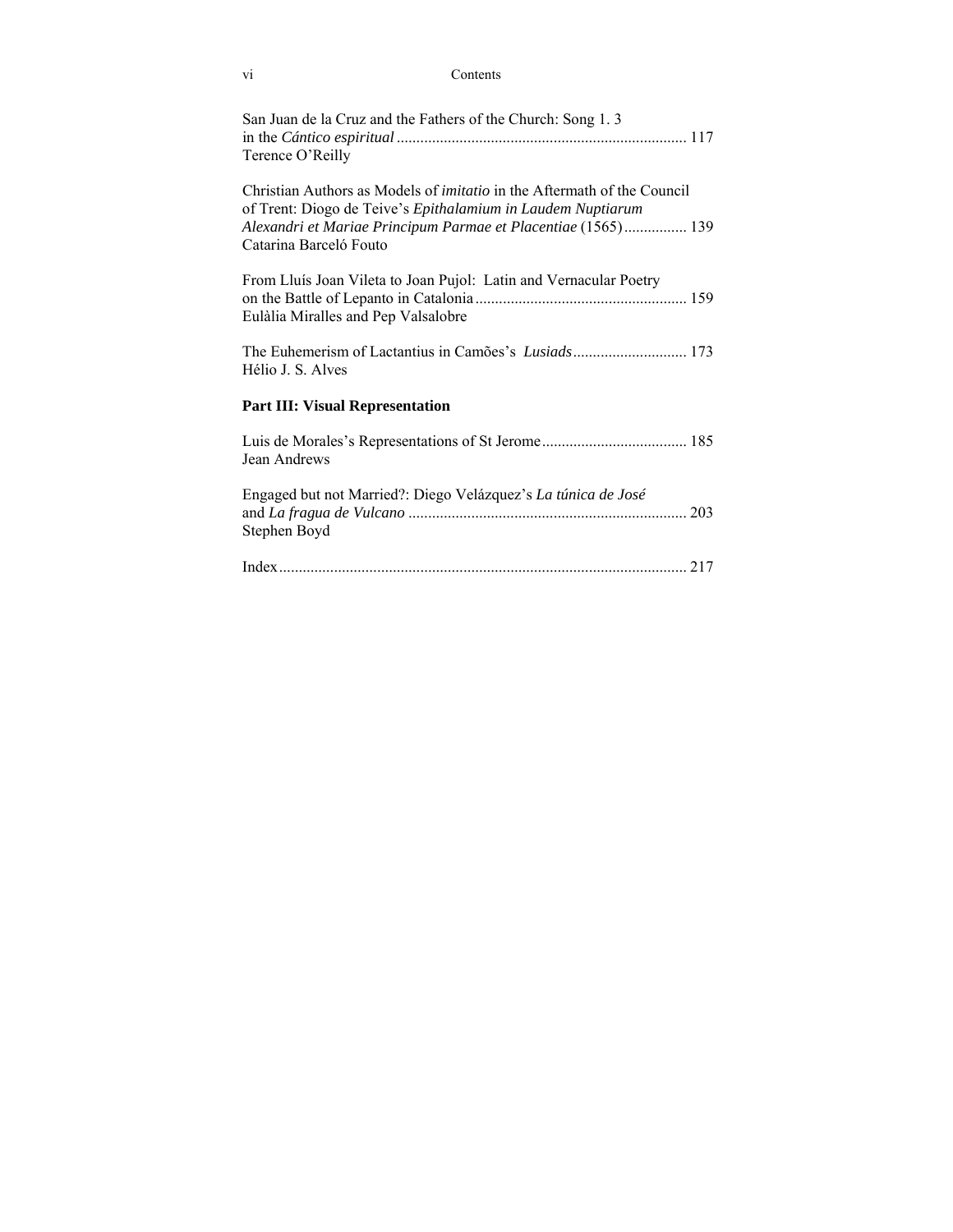### FROM LLUÍS JOAN VILETA TO JOAN PUJOL: LATIN AND VERNACULAR POETRY ON THE BATTLE OF LEPANTO IN CATALONIA

### EULÀLIA MIRALLES (UNIVERSITAT AUTÒNOMA DE BARCELONA) PEP VALSALOBRE (UNIVERSITAT DE GIRONA, INSTITUT DE LLENGUA I CULTURA CATALANES)

Learned poetry of the sixteenth century in Catalan is characterized, as it is all over Europe, by the tension between native tradition and the assimilation of newer features, not in conflict, but rather in a process of progressive amalgamation. Catalan poetry is a reaction less to a simple dichotomy than to a notable plurality of stimuli. The most remarkable of these new features are found, as was to be expected, in the adoption of Italianate strophic forms and the dictates of Petrarchism. Other aspects which coincide with the poetry of Renaissance Europe are the cultivation of the imitation of popular poetry and learned glosses on oral poetry.

 There are, however, some poetic tendencies which are suggestive of traditionalist belatedness. By which we mean the imitation and poetic celebration of Ausiàs March, a poet of the previous century, as well as several translations of his work into Castilian and numerous editions of the original in the Kingdoms of Aragon and of Castile; these editions became increasingly rigorous as the century wore on, reflecting the desire to edit a classic. Now, as March was crossed with Petrarch by the most Italianizing lyric poets writing in Castilian (starting with Boscán of Barcelona through Garcilaso de la Vega, Hurtado de Mendoza or Gutierre de Cetina, among others)<sup>1</sup> and this admixture was spread in Italianized metrical and stanzaic

This article has been written within the framework of the HUM2006-08326/FILO Project for the Spanish Ministry of Education and Science.

<sup>&</sup>lt;sup>1</sup> See Kathleen McNerney, *The Influence of Ausiàs March on Early Golden Age Castilian Poetry* (Amsterdam: Rodopi, 1982).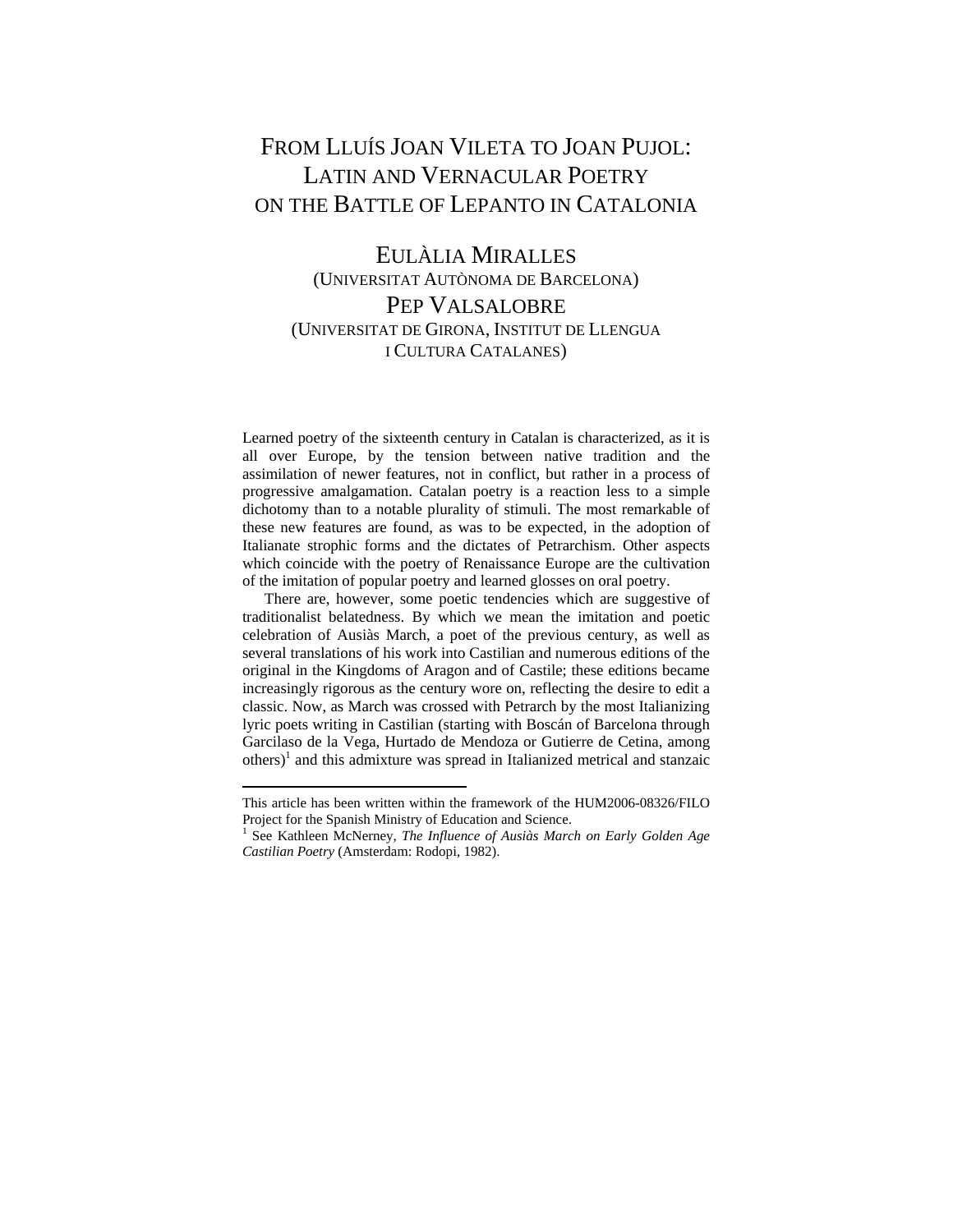forms, there can be no doubt that the presence of March among the Catalan poets inclined towards Petrarchism cannot be interpreted in terms of traditional inertia or medieval survival, as is usually considered, but of innovation.

 Perhaps the most noteworthy poet of the century, displaying a simultaneous blend of practically all of these models in his work, is Pere Serafí, professional painter and literary aficionado, whose *Dos llibres de Pedro Serafín de poesia vulgar en llengua catalana* was printed in Barcelona in  $1565$ <sup>2</sup>. The considerable interest of the poetry of Serafí should not lead us to forget other equally important names, such as Joan Pujol, on whom, along with his contemporary the Latin poet Lluís Joan Vileta, we shall focus in this paper.

 So, despite the existence of some outstanding poets, we would be deceiving ourselves if we did not say that the learned poetic production of the sixteenth century in Catalan was quantitatively low, surprisingly low, if we compare it to the preceding and subsequent centuries. It seems as if Catalan poetry were immersed in a permanent search for its own voice after the break from medieval tradition (with the exception of March) and the appearance of new poetic forms from abroad. And in this uncertain period few authors dared launch a new poetic initiative. We prefer to see the sixteenth century in Catalan poetry as an age of crisis, in the sense of a complex period of active exploration, of divergent poetic initiatives, without any particular poetic tendency establishing itself.

 This is a situation which, undoubtedly, must be seen in relation to the rapid decline in the traditional literary patronage of royal, vice-regal and noble courts, and of the higher ecclesiastical hierarchy, due to the largescale aristocratic relocation to more ambitious courtly environments at the centre of the Iberian Peninsula, especially through the marriage policy of the upper nobility.

 One should distinguish the diversity of poetic evolution in the different territories of the Catalan linguistic domain; while in Valencia the Castilianization of learned poetry is almost absolute by mid-century, in Majorca the production of Catalan poetry is outstanding in the first half, an era of intense cultural relations with Valencia, only to drop off considerably in the second.<sup>3</sup>

<sup>2</sup> Pere Serafí, *Poesies catalanes*, ed. Josep Romeu i Figueras (Barcelona: Barcino, 2001).

<sup>&</sup>lt;sup>3</sup> On the poetry of the 1500s, see the recent syntheses by Pep Valsalobre, "La poesia catalana del Cinc-cents: a la recerca d'una veu pròpia," *Revista de Catalunya* 210 (October 2005): 79-111, and P. Valsalobre, "La poesia al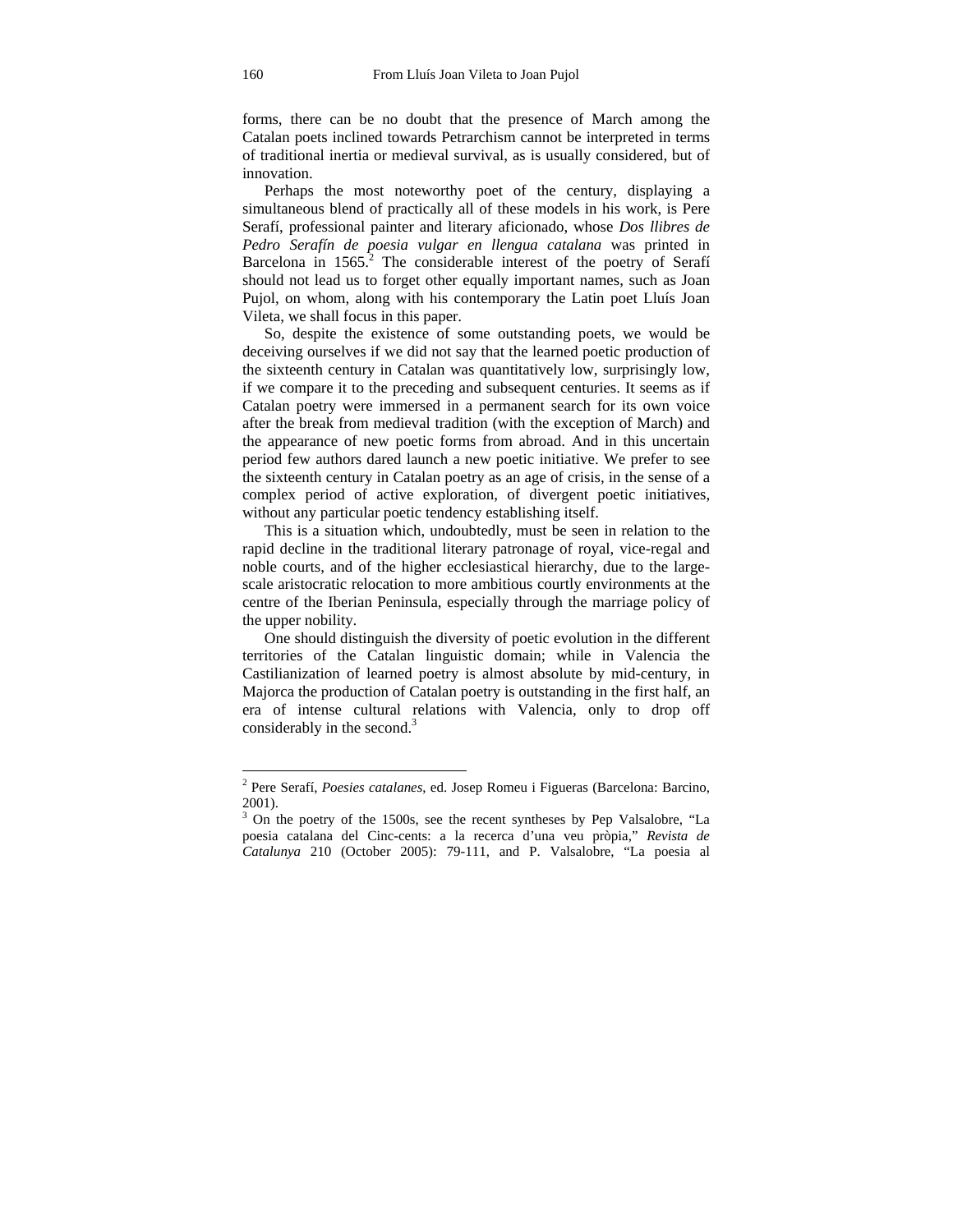A few points must now be mentioned regarding new features of the cultural panorama in Catalonia in the second half of the century. On the one hand, there was a certain literary production which adopted the religious and cultural formulations of the so-called Counter Reformation. On the other, there arose a movement for cultural retrenchment which appears to be linked to groups connected to the University of Barcelona and certain minor nobility whose aim was to define a cultural tradition of their own. To this end, they opposed the cultural exchange that Catalonia maintained with Castile during the first half of the century.

 Involved in the literary promotion of this dual aim—Counter Reformation and cultural retrenchment—we find the poet Joan Pujol, priest of Mataró, a coastal town near Barcelona. His work in verse is preserved in two witnesses: an edition printed in Barcelona in 1573 and a manuscript preserved in the Bibliothèque Nationale in Paris. The principal language in his verse is Catalan, though there are also poems in Castilian and Latin. His oeuvre can be classified into three broad categories: a poetic cycle on the victory at Lepanto, a group of texts related to the figure and work of Ausiàs March and a third more heterogeneous group of moral-didactic poems, spiritual works, etc. $4$ 

 In the first two sections, referring to Lepanto and to March, there are patent signs of the dual aim mentioned above. Regarding March, Pujol offers a Counter-Reformation moralizing, even theological, reinterpretation, of his poetry, encouraged by his "master" Lluís Joan Vileta. This is shown in the poem *Visió en somni*, in which Pujol launches an effusive panegyric of Vileta, especially praising his activity in defence of Ramon Llull, considered the cultural glory of the Catalan tradition, and declaring Vileta the only valid interpreter of March; all of which is sanctioned in this poem by the fifteenth-century poet himself, when he appears to the author in the poetic dream. Furthermore, Pujol opposes the Renaissance diffusion of March and especially the translations into Castilian of his work, which he considers untranslatable, and therefore, inalienable from the Catalan tradition in which he writes  $<sup>5</sup>$ </sup>

Cinccents," in *Panorama crític de la literatura catalana. Segles XVI-XVIII*, dir. by Albert Rossich (Barcelona: Vicens Vives, 2010, in press). 4

A single edition of his Catalan work is available: Joan Pujol, *Obra poètica*, ed. Karl-Heinz Anton (Barcelona: Edicions 62, 1970). For the quotations from the work of Pujol and Vileta we have used the edition of E. Miralles and P. Valsalobre, currently in preparation.

<sup>&</sup>lt;sup>5</sup> For the Marchian element in Pujol see Pep Valsalobre, "Joan Pujol: una lectura contrareformista d'Ausiàs Marc," *Estudi General* 14 (1994 [1995]): 105-35.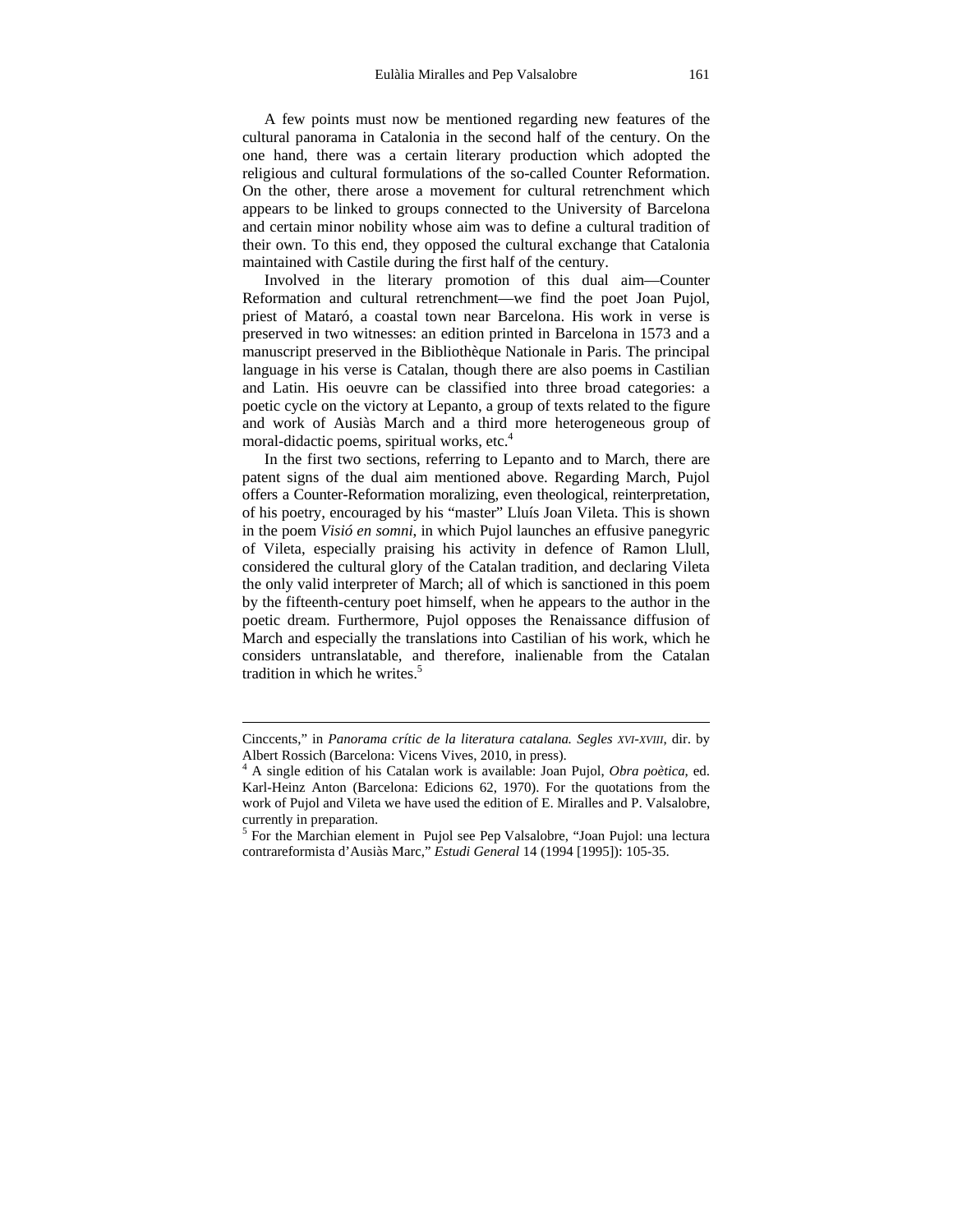The most important text in Pujol's Lepanto cycle is an epic poem in three cantos describing the battle and its immediate antecedents: *La singular y admirable victòria que, per la gràcia de Nostre Senyor Déu, obtingué el Sereníssim Senyor don Juan d'Àustria de la potentíssima armada turquesca,* which gives its title to the epic and the collection of Pujol's poetry published in Barcelona in 1573.<sup>6</sup> The plot is developed as an epic of Catholicism against the Turkish enemy, based on the reworking of material taken from chronicles, verse chapbooks and newsbooks, using the schemes of learned epic as well as, according to the poet, oral accounts of the sea battle. Pujol's epic poem again allows a glimpse of his dual aim: to compose a homage to the Catholic victory seen as a sacred victory; and at the same time put on record the participation of Catalan soldiers in this mythic event of post-Tridentine Catholicism and, by extension, of the Catalan nation.

We said above that Pujol's work places him at the centre of the literary diffusion of the dual project of the Counter Reformation and the definition of a native cultural tradition. However, the man behind this project seems to be a figure with a well-known profile: Lluís Joan Vileta. Canon of Barcelona Cathedral, Professor of Philosophy and Theology at the University, Lullist and promoter of editions of Llull's philosophical work, Vileta published neo-Aristotelian works, attended the Council of Trent as a theologian in the company of the Bishop of Barcelona and there became involved in a dispute about the Eucharist which was printed in Venice. His successful defence of the exclusion of Llull's work from the Roman index of prohibited books won great renown in Catalan cultural circles and in general among Lullists across Europe. He was present also as a jury member in poetry competitions. Vileta was also a poet in Latin but above all he was the most important Catalan Lullist of the sixteenth century. And

<sup>6</sup> On Pujol's epic poem, see Antoni Comas, "Introducción" in Joan Pujol, *La singular y admirable victoria que per la gràcia de N. S. D. ...* (Barcelona: Diputación Provincial de Barcelona, 1971; repr. Barcelona: Pere Malo, 1573), IX-XL; Eulàlia Duran, "La historiografia catalana en el pas del Renaixement al barroc: el poema èpic sobre Lepant de Joan Pujol (1573)," in *La cultura catalana tra l'umanesimo e il barocco*. Atti del V Convegno dell'Associazione Italiana di Studi Catalani (Venezia, 24-27 marzo 1992), ed. Carlos Romero and Rossend Arqués (Padova: Programma, 1994), 271-80; and Eulàlia Miralles, "Muses i Fama: notes per a la lectura del *Lepant* de Joan Pujol," in *Formes modernes de l'èpica (del segle XVI al segle XX)*, ed. Eulàlia Miralles and Jordi Malé (Santa Coloma de Queralt: Obrador Edèndum, 2008), 11-38.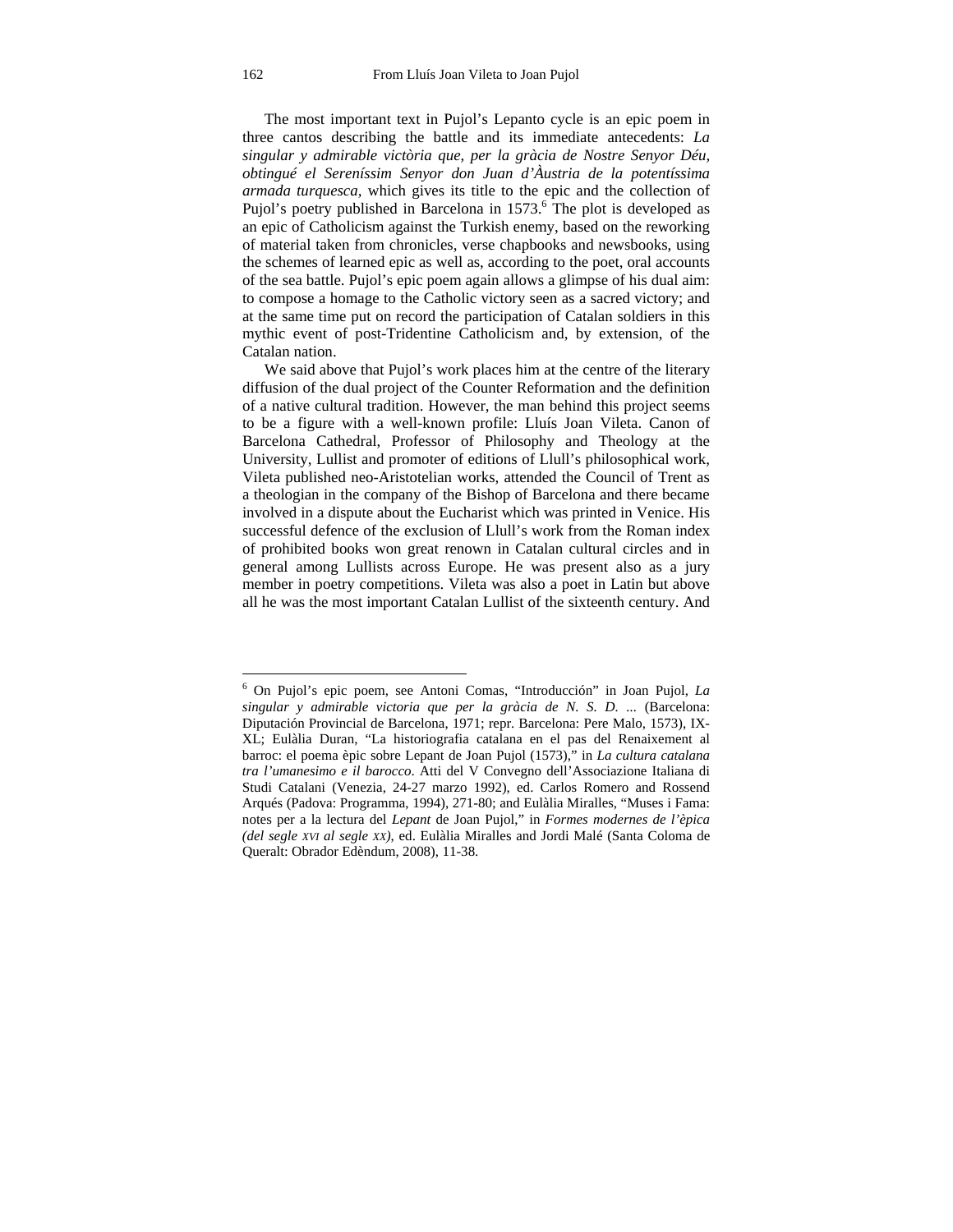for Vileta, the defence of Llull was also the defence "del nom català" ["of the Catalan name"], of Catalan identity itself.<sup>7</sup>

 Vileta's neo-Latin poetry is printed twice in this period, in the preliminaries of two books: one published by Jeroni Costiol and another by Joan Pujol himself—and also copied in the Paris manuscript. Which books are they? Texts related to the Battle of Lepanto: historical narrative poetry, epic poetry and a prose historical chronicle. With the Council of Trent barely concluded, Lepanto was, without doubt, the fundamental myth of the Catholic Reformation. To sing and recount the victory of troops in the service of the Catholic God against the feared and hitherto invincible Turk was an act of service to Counter-Reformation propaganda. And this is the context in which the works cited here belong.

 The acclaimed victory of the Holy League over the Ottoman fleet in the Gulf of Lepanto on 7 October 1571 was interpreted by the allies not only as a military victory, but also as a demonstration of Catholic preeminence. The narration of the battle and the Christian victory were thereby converted into a prime element of propaganda: Europe learned that the Ottoman armada was vulnerable and that the Christian faith had triumphed. In the Iberian Peninsula, it also served to exalt the figure of Philip II and the House of Austria, and to highlight the strength of the Hispanic Monarchy as a world power. The King had been one of the figures behind the alliance, and his illegitimate brother, John of Austria, was the commander of the Holy League fleet which had brought victory to the Christians  $<sup>8</sup>$ </sup>

 Such was its significance that Lepanto became the motive for an important number of outstanding cultural productions throughout Catholic Europe. Writers penned narratives of the victory, artists captured it in paintings, ceramics and woodcuts, musicians dedicated compositions and civic and religious festivals were held in celebration of it. In the Iberian Peninsula, literature in Latin and the vernacular took an interest in this historic episode which highlighted the House of Austria as the standardbearer of the defence of Catholicism: the Habsburgs, Philip II and John of Austria, assuming the inheritance of the late Charles V, played a central, active and decisive role in the conquest of the infidel.

<sup>7</sup> On Vileta, see José M.ª Madurell y Marimón, "Luis Juan Vileta," *Analecta Sacra Tarraconensia* 37 (1964): 19-76. 8

See Frank Pierce, *La poesía épica del Siglo de Oro*, 2nd ed. (Madrid: Gredos, 1968), and Lara Vilà, *Épica e imperio. Imitación virgiliana y propaganda política en la épica española del siglo XVI* (Bellaterra: Universitat Autònoma de Barcelona, 2003) < http://www.tdx.cat/TDX-1021103-175052 >.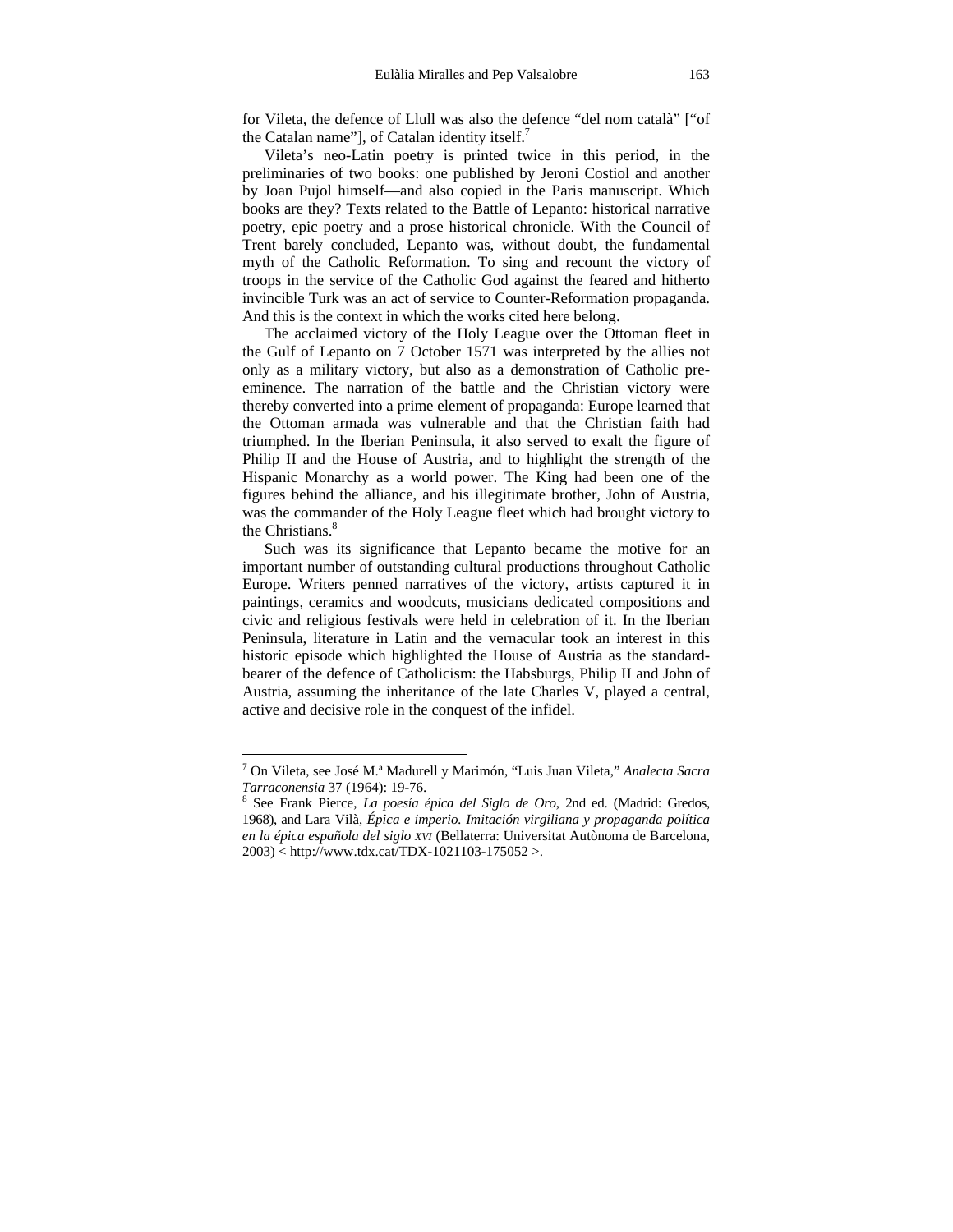Let us return to Vileta and his compositions in Latin on the victory of the Holy League, printed in the works of Costiol and Pujol. Costiol, about whom we have scarcely any information, published in Barcelona in 1572 the *Primera parte de la Chrónica del muy alto y poderoso príncipe Don Juan de Austria*, in prose, followed by the *Canto al modo de Orlando, de la memorable guerra entre el gran Turco Selimo y la Señoría de Venecia, con la felicíssima victoria del sereníssimo señor Don Juan de Austria* in octaves, which is mainly a translation from the Italian.

 Besides his relationship with Costiol and Pujol, Vileta also appears linked to another poet who likewise praised the victory at Lepanto also in Castilian octaves: the Sardinian military officer Antonio de Lo Frasso, author of the pastoral novel *Los diez libros de Fortuna de Amor* (Barcelona, 1573), a work praised ironically by Cervantes the preliminaries of which feature a sonnet by the author in praise of Vileta. Now, two years before, Lo Frasso had published a long historical narrative poem on Lepanto, *El verdadero discurso de la gloriosa vitoria que Nuestro Señor Dios a dado al sereníssimo Señor Don Joan de Austria contra la armada del Turco en las mares de Lepanto* (Barcelona, 1571).

 The series of major poetic texts printed in Catalonia relating to the maritime victory of the Holy League is as follows: 1571, Lo Frasso; 1572, Costiol; finally, in 1573 and in Catalan, Pujol. The most noticeable fact is that all of these, as we have seen, are linked to the figure of Vileta, who would appear to be the intellectual mentor of the group. However, the divergences between the texts of Lo Frasso, Costiol and Pujol are also very clear, to the extent that the few coincidences that can be found between the three are strictly the result of their use of the same historical sources, that is to say, the chronicles and chapbooks which were previously in circulation. So, despite belonging to the same intellectual group, with Vileta at the centre, we can conclude that the preceding texts did not constitute a model or a source for the Pujol poem. This was probably because they belonged to different literary genres.

 Be this as it may, the historical importance of Pujol's epic poem in the Hispanic literary world, as yet unrecognized, must be stressed.<sup>9</sup> It is, without doubt, an epic poem: such was the intention of the author, confirmed by the models he used. It is, moreover, the first epic poem dealing with Lepanto in a vernacular language published in the Iberian Peninsula. The text regarded as the first to be the printed in the Peninsula about Lepanto is in Latin: *Ad Catholicum ... Philippum Dei gratia* 

<sup>&</sup>lt;sup>9</sup> For poetry on Lepanto, we must still turn to the classic work of José López de Toro, *Los poetas de Lepanto* (Madrid: Instituto Histórico de la Marina, 1950).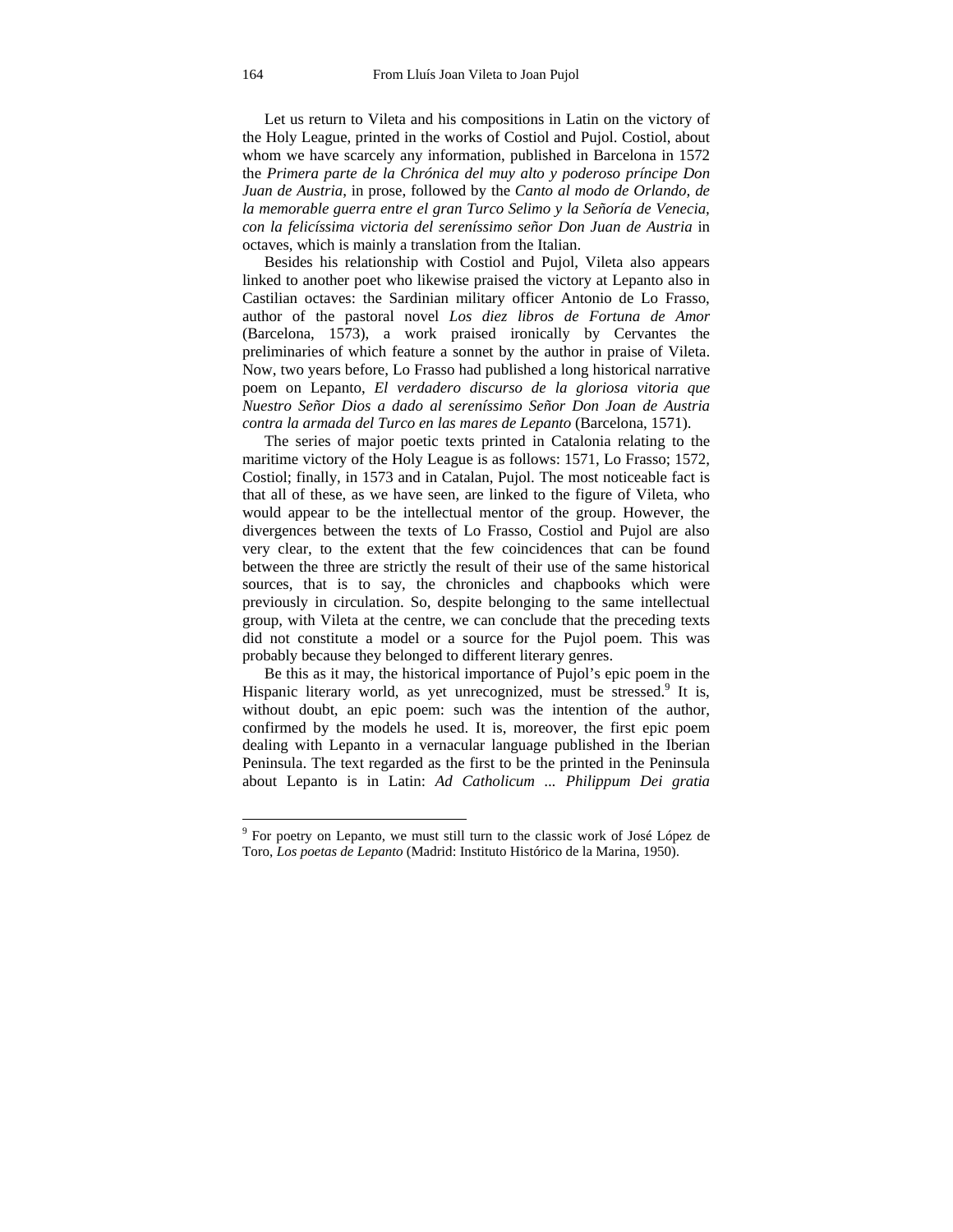*Hispaniarum regem De foelicissima ... Austrias carmen ...*, by Juan Latino, published in Granada in 1573, the same year that Pujol's book appeared.<sup>10</sup> The other epics printed in the vernacular by Hispanic authors on Lepantine themes come much later. In fact, the third Hispanic epic dedicated entirely to Lepanto, the *Felicíssima victoria concedida del cielo al señor don Juan d'Austria, en el golfo de Lepanto de la poderosa armada Othomana*, by the Portuguese Jerónimo de Corte Real, composed in blank verse in fifteen cantos, did not appear in print in Lisbon until 1578. Other Hispanic poets recounted episodes from the battle in epic form, but these were mainly fragments inserted into texts dealing with unrelated or more general topics. Such was the case with Alonso de Ercilla who dedicated canto XXIV of the second part of *La Araucana*, published in 1578, to Lepanto.<sup>11</sup> Similarly, in *La Austriada* (Madrid, 1584) Juan Rufo described the battle in cantos XXII-XXIV, as did the Valencian soldier Cristóbal de Virués, who deals with it in canto IV of *El Monserrate* (Madrid, 1588).<sup>12</sup> Of a different cut is the lyric *Canción en alabança de la divina magestad, por la vitoria del señor don Juan,* by Fernando de Herrera, which begins "Cantemos al Señor, que en la llanura" (1571?), of only 212 lines, a passionate panegyric of the victory and an execration of the Turk in the form of an ode to God, without entering into any historical details.

 As regards Vileta, he celebrated the Battle of Lepanto and the consequent victory of the Holy League with an enthusiastic *De mira et singulari uictoria quam nupter diuino fauore ab ingenti turcarum classe reportauit dominus Ioannes ab Austria, classis christianae inuictissimus imperator*, a set of three brief poems in Latin distichs. The general heading of these three poems, *De mira et singulari uictoria ...*, serves also as the title of the first and longest (22 verses); the others are two *oktastikha*, the first entitled *Ad fortunatam Barcinonem, unde dominus Ioannes ab Austria felice omine soluit, factis pie uotis diuae Eulaliae octasticon extemporaneum* and the second, *Ad Philipum regem catholicum extemporaneum octastichon inuitans ad fructum uictoriae*.

 The theologian Vileta is neither the first nor last poet in the Peninsula to celebrate the famous victory in Latin: this would also be done by Juan

 $10$  The royal printing licence for Latino's text is October 1572 and for Pujol's 13 May 1573. The licence for Latino's text states that the book has not been written yet and that once completed, it must be reviewed before printing; for Pujol's text, the licence was granted once the text had been reviewed.

<sup>&</sup>lt;sup>11</sup> On another occasion, it will be useful to explore the coincidences detected between the texts of Pujol and Ercilla.

<sup>12</sup> On the epic in Castilian, see most recently Lara Vilà, *Épica e imperio*; see also Pierce, *La poesía épica*.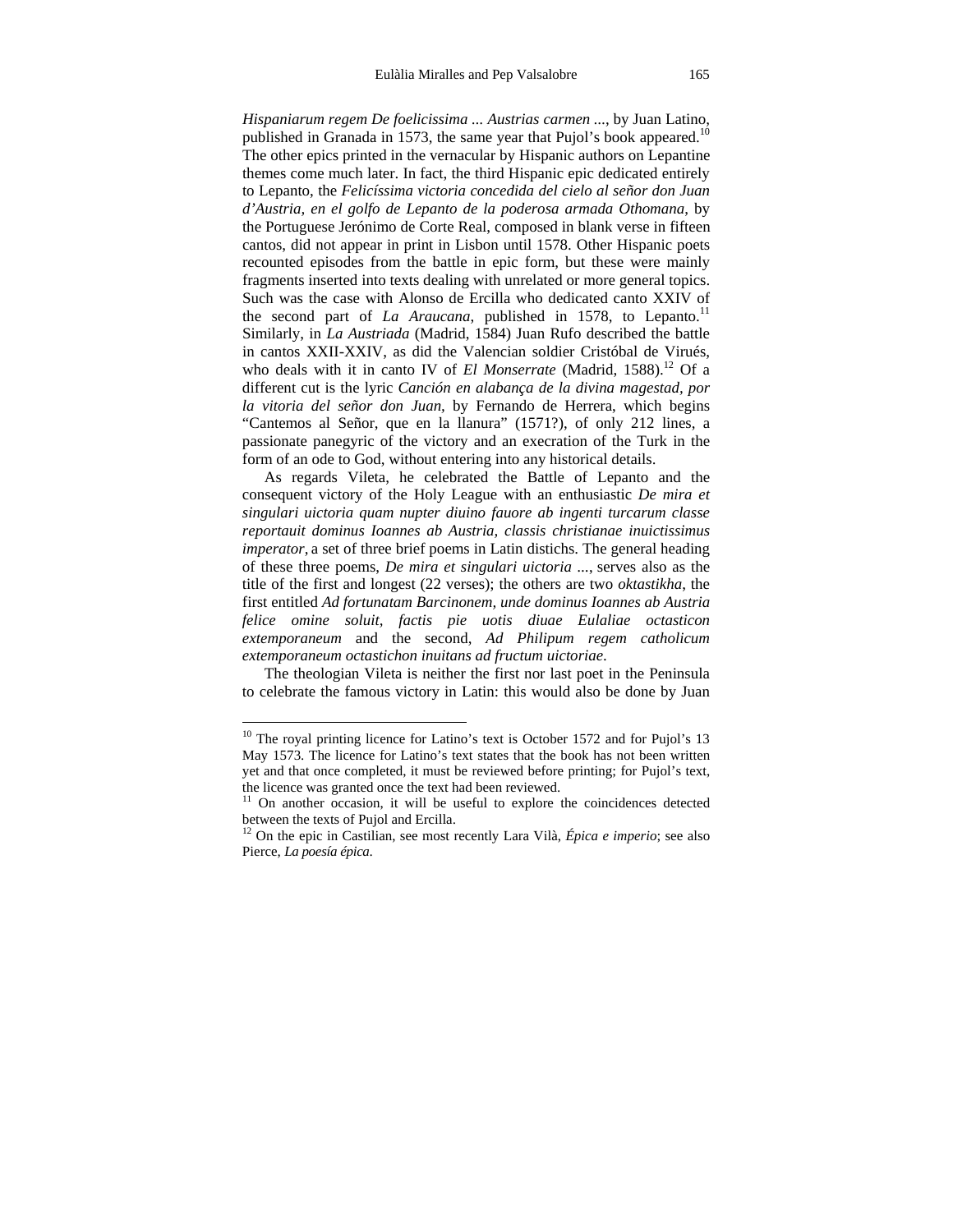Latino in his epic, the Aragonese Antonio Agustín in an epyllium, Fernando Ruiz de Villegas of Burgos in hexameters, or the Valencian Jaume Joan Falcó, to mention only the most eminent names. Therefore, Vileta is only one more writer who turns this episode into literature using Latin. Now, his compositions in Latin were a source of inspiration for Pujol, who would gloss them in Catalan shortly afterwards; Pujol, moreover, would write in the same language about the same theme, his epic poem *La singular y admirable ...*, also known as the *Lepant*.

 The relationship between Vileta and Pujol might be defined as that of the intellectual master whose cultural concerns are furthered by the disciple by literary means, rooted in the double axis of Counter Reformation and Catalan cultural retrenchment: the reinterpretation of March, propaganda for the master's pro-Lullian and pro-Tridentine activity, and the literary apotheosis of Lepanto as the ultimate symbol of the Tridentine Catholicism of the time and Catalan participation in it. Although Vileta was only one year older than Pujol, it would appear that the latter considered him a model: this is clearly demonstrated in the highly-valued *Visió en somni* and in specific parallels in his work as a whole. Two poets will be glossed by Pujol: March and Vileta himself. This parallel is not of course fortuitous. At other points in his oeuvre, Pujol will also praise his master, as in the first octave of his gloss on Vileta's Latin Lepanto poem:

Les Muses fan per si bell aposent y gran ciutat d'una gentil vileta, perquè molt temps cercant posada feta may han trobat alberch a son content; demostren-ho ab subtil argument lo bell concert dels versos qui·s seguexen, qui tal renom assí vivint li dexen que aprés de mort veuran sempre crexent.13 (*Introductió*, lines 1-8)

The Muses change a charming "vileta" (a village or small town) into a great city: the play on Vileta's name is obvious. The pen of Vileta, a great poet, has been blessed by the daughters of Jupiter.

 $13$  Working translation: "The Muses make a fine room / And great city from a genteel village / For a long time searching firm repose / Never have they found lodgings to their pleasing; / They demonstrate it with subtle arguments / Beautiful agreement of the verses that follow / Who with such fame in life thus leave him / That after death shall be seen to grow eternal".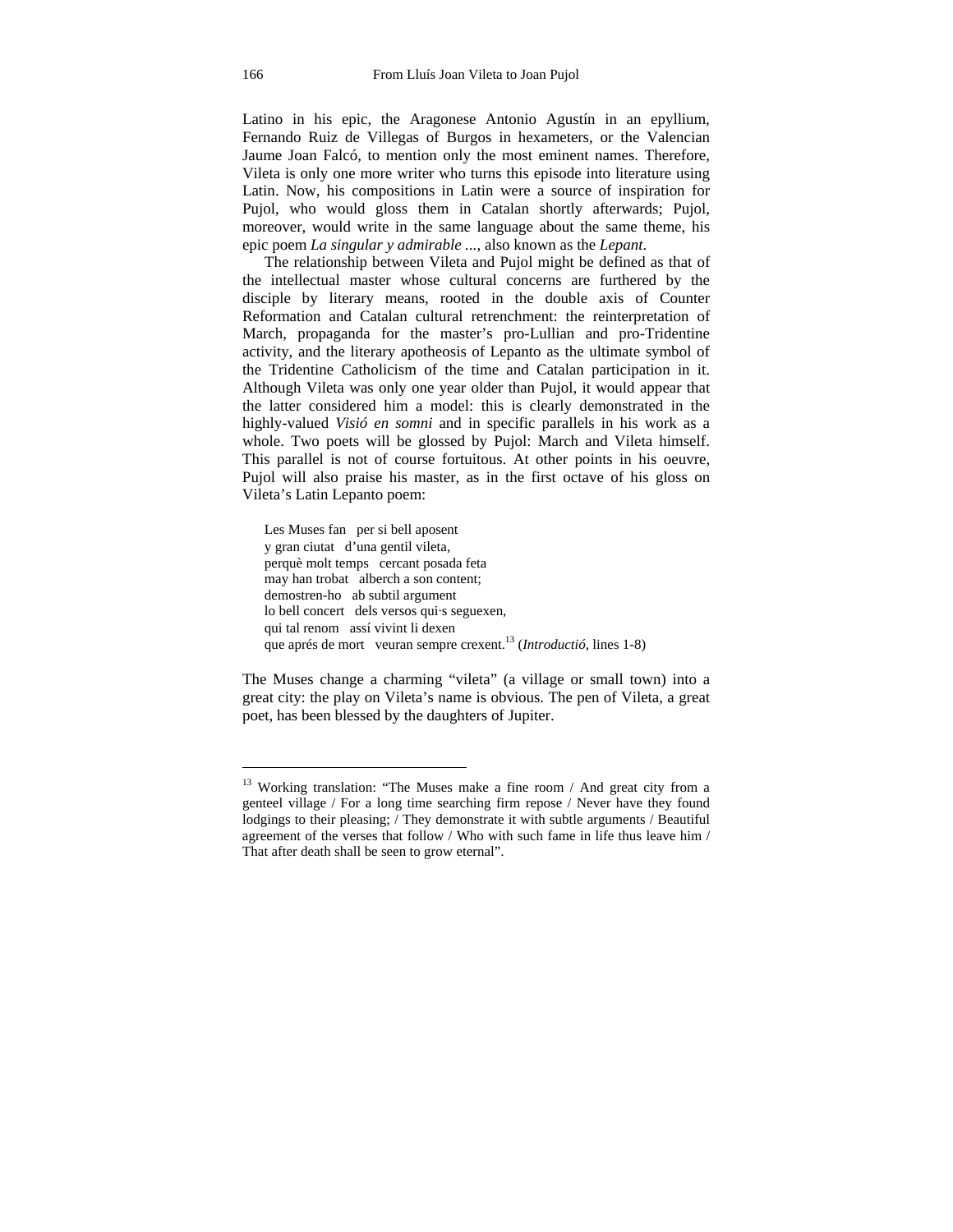Several of Pujol's texts form what we have call the "Lepantine cycle" in his poetic work: preceded by some preliminaries—dedicated to the nobleman Jeroni de Pinós—the main body is composed of the *Lepant* and the Latin poems of Vileta with Pujol's glosses; the cycle is closed by some poems lauding the author and Pujol's responses. The main body is, at the same time, fragmented into two parts, as can be seen. The first of these (the *Lepant*) precedes the second (poems by Vileta and glosses by Pujol) in the arrangement of the witnesses. The fact that it precedes it does not mean that it was written first: Vileta's poem was written before April 1572 (the date of the printing licence of Costiol's work), the gloss by Pujol must have been composed at the same time or not much later, and the *Lepant*  was possibly written before May  $1572<sup>14</sup>$  We have, then, a series of compositions written in a very short period, between the time that news of the victory reached the Peninsula and the first months of 1572.

 Pujol's glossed translation appears headed by an *Introductió de l'auctor dels següents versos latins*, in two octaves. There follows the gloss of Vileta's three poems: the first under the rubric *Traductió de l'autor dels sobredits latins versos*, and the following two *A la fortunada Barcelona* and *Al rey Philip*—with some differences depending on the witnesses. Each of Pujol's octaves corresponds to a distich of Vileta's: thus the first gloss consists of eleven octaves, and the next two of four each.

 Pujol's epic is a relatively brief text if we compare it to other works of the same genre; 1600 lines in three cantos. The first two cantos narrate the historical background of the battle, the Turkish conquest of Cyprus and the establishment of the Holy League, and the third tells of the encounter between the fleets in the Gulf of Lepanto and the victory of the Catholic armada.

 The *Lepant* is important in the context of literature in the Peninsula in the sixteenth century although, perhaps because it was written in Catalan, it has gained little attention from specialists, a situation which strikes us as incomprehensible: it is one of the first epic poems about Lepanto to be written after the battle and the first in the vernacular. Thus it is of importance that Pujol had no epic predecessors for his theme, and certainly not in Catalan. Pujol's poem must be included in the context of Renaissance Hispanic epic and displays some clear characteristics which must be related to the twin aims—Counter Reformation and cultural retrenchment—of literary production which we have indicated; Catalan national assertiveness is to the fore in the second half of the sixteenth

<sup>&</sup>lt;sup>14</sup> Miralles, "Muses i Fama," 13.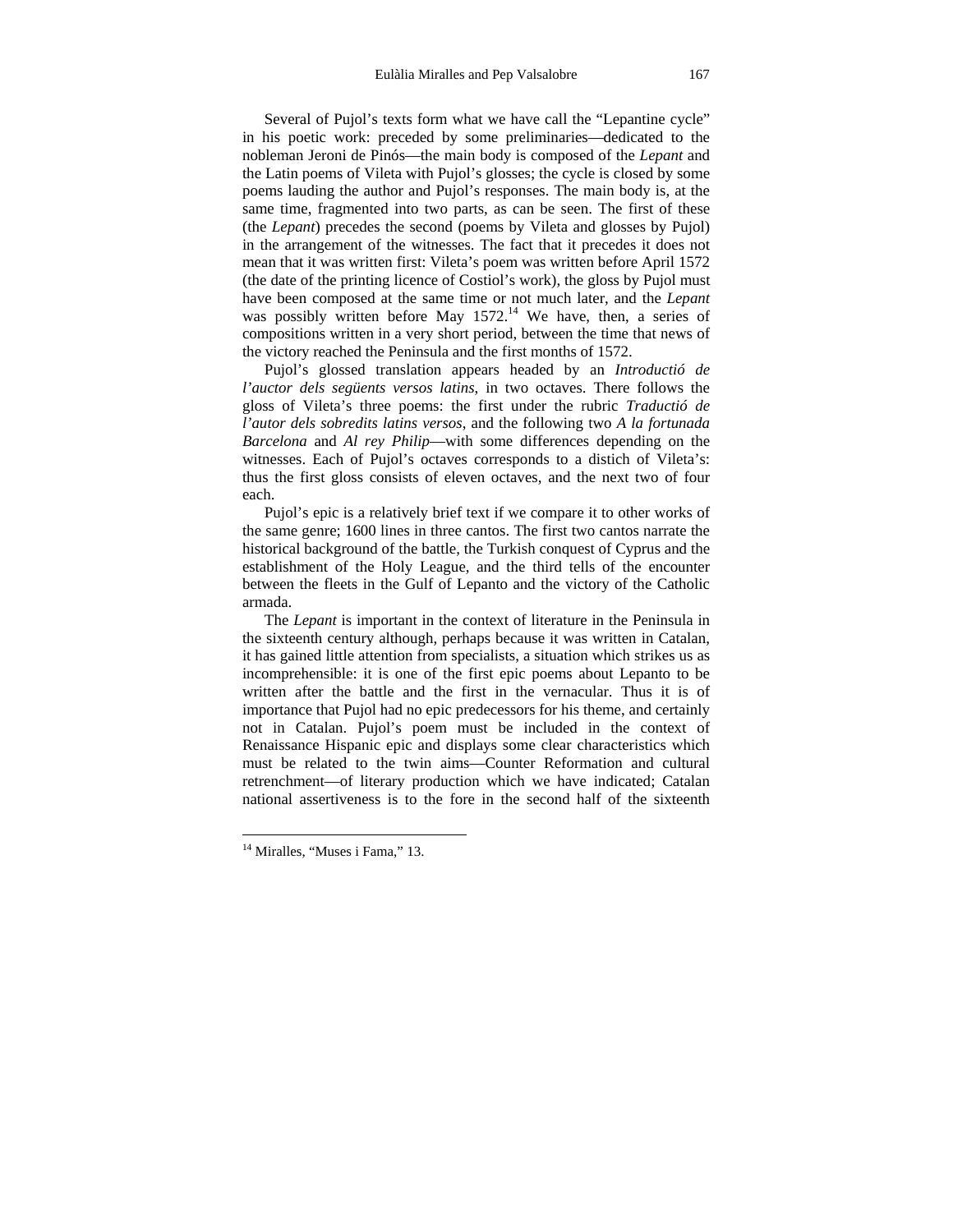century and we find it in the *Lepant*: first, in the importance given to the city of Barcelona, the port of departure for the fleet; second, in the lengthy naming of Catalan lineages (the Requesens and Cardona families are treated as the paradigm of the heroes of Lepanto); finally, and perhaps most significantly, in the lack of reference to the earlier feats of arms of the House of Austria (poets from the Peninsula usually took as precedents the campaigns of Charles V against the Turks, or the celebrated revolt of the Alpujarras which John of Austria helped to quell). Pujol recreates a Hispanic framework but makes visible the Catalan participation in the great deeds of the monarchy, which are normally attributed to figures from the Kingdom of Castile.

 Let us now look at how Vileta's Latin poetry on Lepanto, translated and glossed by Pujol, is reflected in the latter's epic. The themes dealt with by Vileta are announced in the rubrics of his Latin poems and Pujol's glosses: the victory at Lepanto, the city of Barcelona, and lastly, Philip II. The incorporation of these themes in the *Lepant* is predictable: the victory at Lepanto is the occasion of the poem; the House of Austria is the right arm of the Catholic Church, and by extension, of God, in the battle; the city of Barcelona, its patron saint, St Eulalia, and natives of the city (here, by extension, the combatants of Catalan lineage), play an active, decisive part in the naval warfare. Vileta's exhortation to continue fighting against the infidels is also present in the *Lepant* of Pujol.

 The subjects and their treatment in Vileta's compositions, their spiritual themes, their plastic and acoustic images of battle are also found in Pujol's glosses and the *Lepant*. An episode from the celebrated battle serves as an example: in Vileta, Jupiter and Neptune hold a dialogue where they agree that control of the world, until then in their hands, is in danger. There occurs an inversion of established roles because "occupat oceanum glomerata potentia papae / et mare Ioannes temperat austriacus" ["John of Austria occupies the ocean with the allied strength of the Pope and [with this strength] tempers the sea"] (*De mira et singulari uictoria*, lines 9-10). The verbs used by Vileta to recreate the moment (*tremefacio, clamo, increpo, intono*), and the substantive (*fulmen*), serve to reinforce the idea of an inversion of established values: the desire of "Iupiter Altitonans" to have his voice heard, to communicate with his gods, has been broken by a superior presence, that of God, who accompanies the combatants. The same dialogue appears in Pujol's gloss, though more developed: here, he presents a fearful Jupiter ("ab gran terror", *Traductió*, 1); and Neptune fleeing the deafening battle, trembling and voiceless: "qui fugitiu d'aquelles parts venia / tot tremolant, que parlar no podia" (26-27). Since then, the power of Jupiter shall never again be absolute: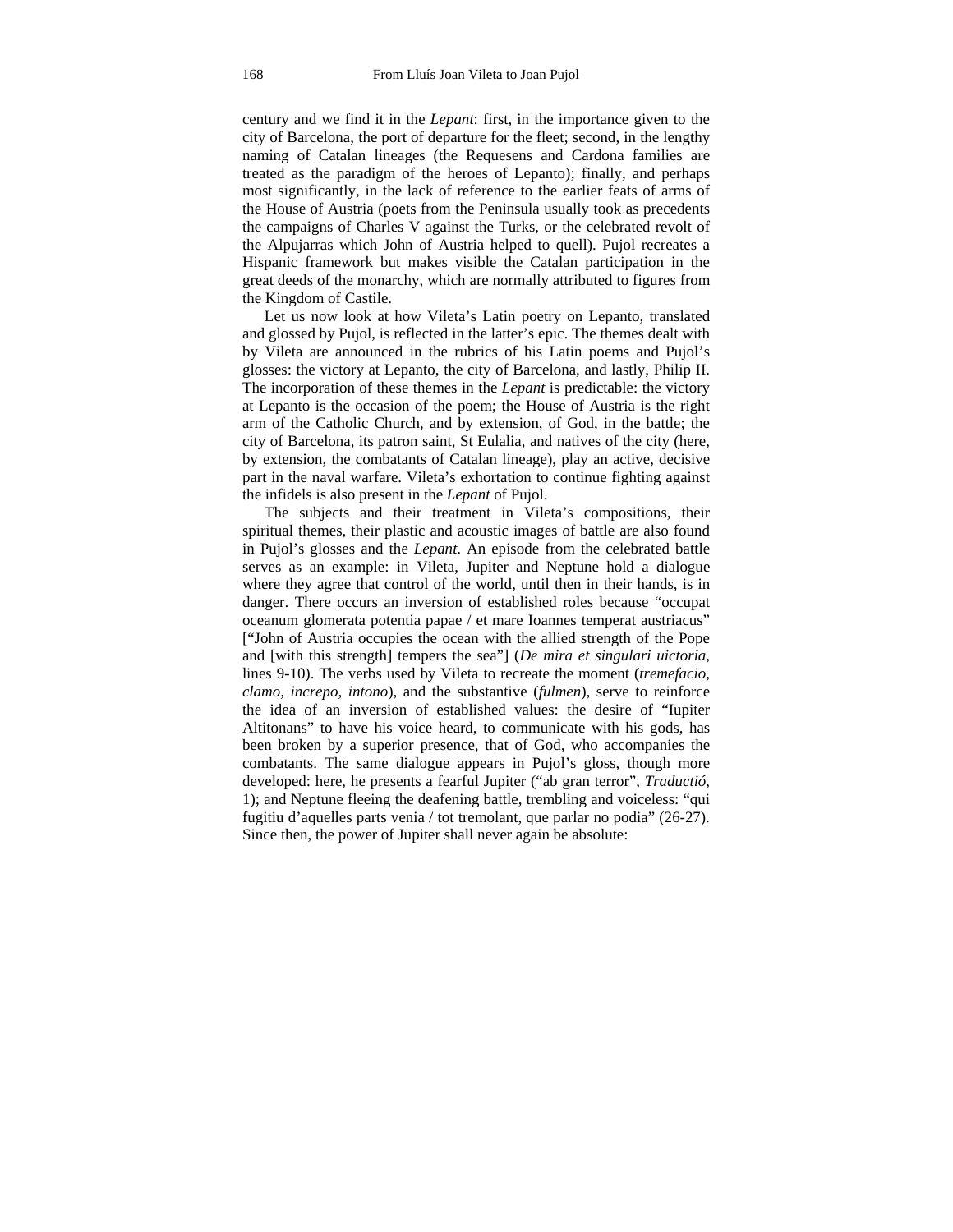Aquell poder qui puja·ls crestians a l'etern goig de la divin·altura del Sanct Pastor, qui ab divina cura pot concedir als seus tresors molt grans, tot en un munt plegat y ajustat, té lo gran mar constret ab sa puxança, y el Austrià la tempr·ab tal bonança que va pertot segur y molt guiat.<sup>15</sup> (*Traductió,* 33-40)

Absolute power is in the hands of almighty God, and his representative on Earth, the Pope, shall be charged with guiding the combatants of Lepanto. John of Austria ("el Austrià"), captain general of the Mediterranean and fleet commander for the Holy League against the Turkish armada, is to be the right arm of Catholicism.

 In the third canto of the *Lepant*, John of Austria urges his combatants to fight to the death, raising the Cross in his hand as a standard (908, 953, 1261, 1570). It seems as though the end of the world is approaching ("Semblà que fos vingut lo darrer jorn, / que tornaran tots los mortals reviure" ["It seemed as if the final day had arrived / when all mortals shall live again"]; 1061-62), since the combat witnessed cannot be compared to any other ("Perquè fonch tal y de tanta furor, / qu·en nigun lloch s'és vista may tal cosa" ["For such fire and fury / nowhere have been seen before"]; 1073-74), and at this time, the description of the battlefield (especially lines 1053-84) refers to the thunderous uproar that Vileta describes in the words of Jupiter and Neptune, when these two see that their empire is threatened:

Si may haveu oyit un boniment d'espessos trons, quant ab rellamps desparen, la hu seguint a l'altre, que may paren, sens reposar ni sols un xich moment, tal fonch lo jorn d'aquell cruel combat, l'encontre dur y fúria molt terrible, ab un remor tan gran y tan orrible que no·s pot fer fingir major esclat.<sup>16</sup> (*Lepant*, 1077-84)

<sup>&</sup>lt;sup>15</sup> "That power which lifts the Christians / To the eternal joy of divine heights / Of the holy shepherd who with divine care / May concede his great treasures / All in a mound folded and trimmed / It holds the great sea constrained with its rise / And Austria tempers it with such goodness / That he goes forth sure and well guided".<br><sup>16</sup> "If ever was heard a break / Of heavy thunder with lightning bursts / One after

the other, neverending, / Without pause not even for a moment / Such fire that day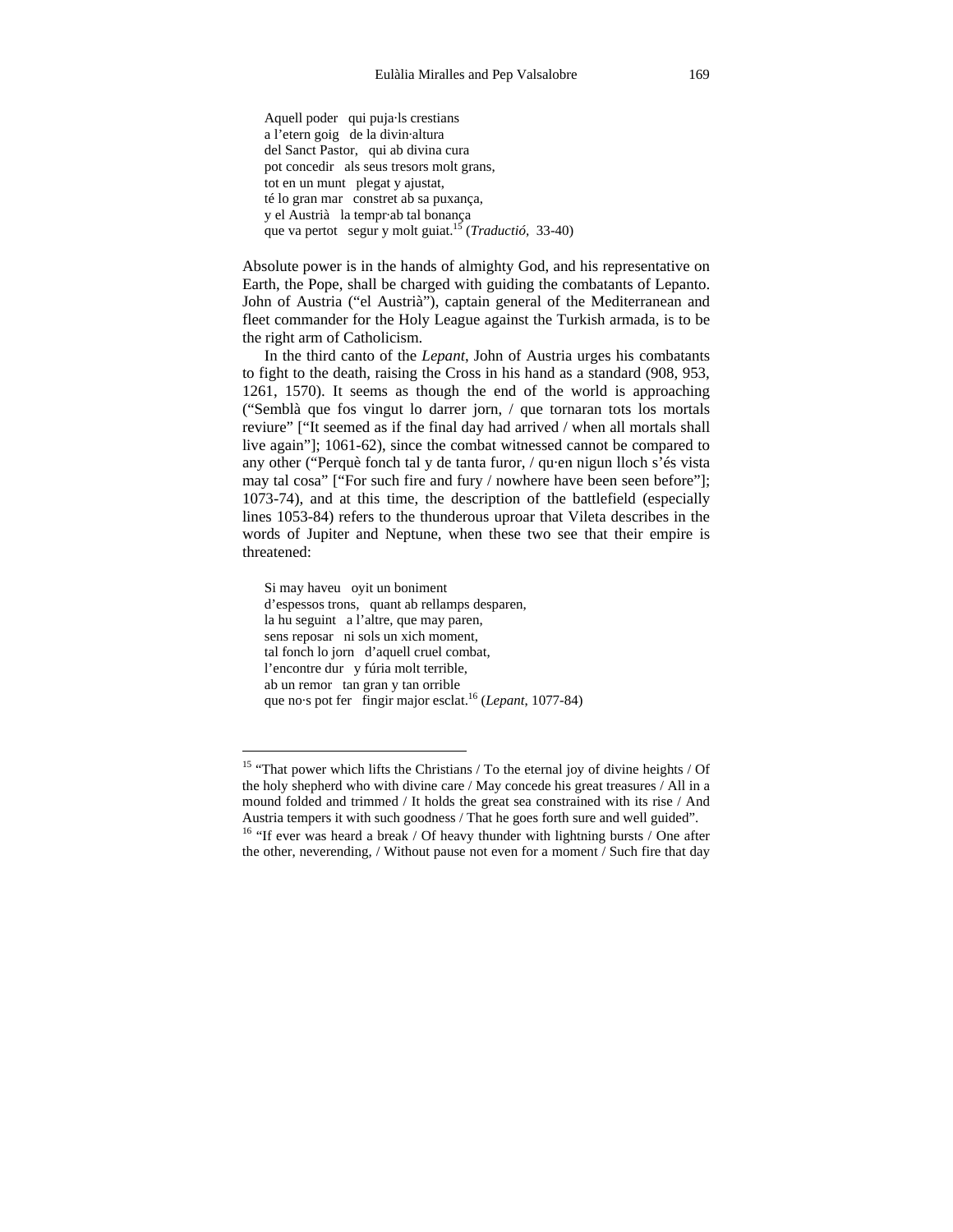Lightning bolts and thunderclaps govern the world, although this time it is not Jupiter who throws them, but the Christian heroes.

 This Christianization of the pagan themes is present throughout the *Lepant*. Pujol opens his epic by asking the Muses for their help and conversing with Fame, a Fame who writes in her book the names of the Christian warriors as the battle progresses, a battle in which God intervenes in a decisive manner: the list is populated solely by men of the Holy League. In the gloss of the poem dedicated to the city of Barcelona, it is also God who is responsible for establishing the list of names of the heroes of Lepanto.

 It is Vileta who describes with precision, in the episode of the dialogue of the gods, the inversion of the established order: his God, the strength that God gives to men, dethrones the pagan gods. The world order has shifted, old governors lose strength, thunder and lightning, elements that characterize Jupiter, now frighten him and his brother, Neptune. The idea that the Christian victory is more divine than human in this episode appears in other contemporary sources and so is not strange, although without being aware of the inversion effected by Vileta, it would be more difficult to understand Pujol's war images in his *Lepant.*

 There are other elements that invite discussion of the echoes of Vileta found in Pujol: the treatment of the figure of Charles V is one of these. Vileta's two references to the Emperor must be seen in relation to his sons: firstly, John of Austria is referred to as "hanc Caroli sobolem" ["this offspring of Charles"] (*De mira et singulari uictoria* 12), or, as Pujol puts it, of "un fill senyalat / de Carles quint" ["an appointed son / of Charles the Fifth"] (*Traductió* 41-42); the second is found in the *oktastikhon* dedicated to Philip II. Here we see a star which, from the world of the dead, guides King Philip, who will follow the same destiny as the star which shines and guides him now. The star is Charles V, and Philip II follows in his father's footsteps:

stella micat, propera occiduo te ducet ab orbe. Te manet hocce decus, diue Philippe, tuum; perpetuo uiues felix caeloque coruscum fulgebit sidus, diue Philippe, tuum.17 (*Ad Philippum*, 5-8)

from that cruel combat / That hard encounter and most terrible fury, / With a noise so great and horrible / A greater din could not be imagined".

<sup>&</sup>lt;sup>17</sup> "The star shines [which] will rapidly lead you from the western world. This honour, which is yours, divine Philip, will remain with you. You will always live happily and in heaven, divine Philip, the bright star which is yours will shine".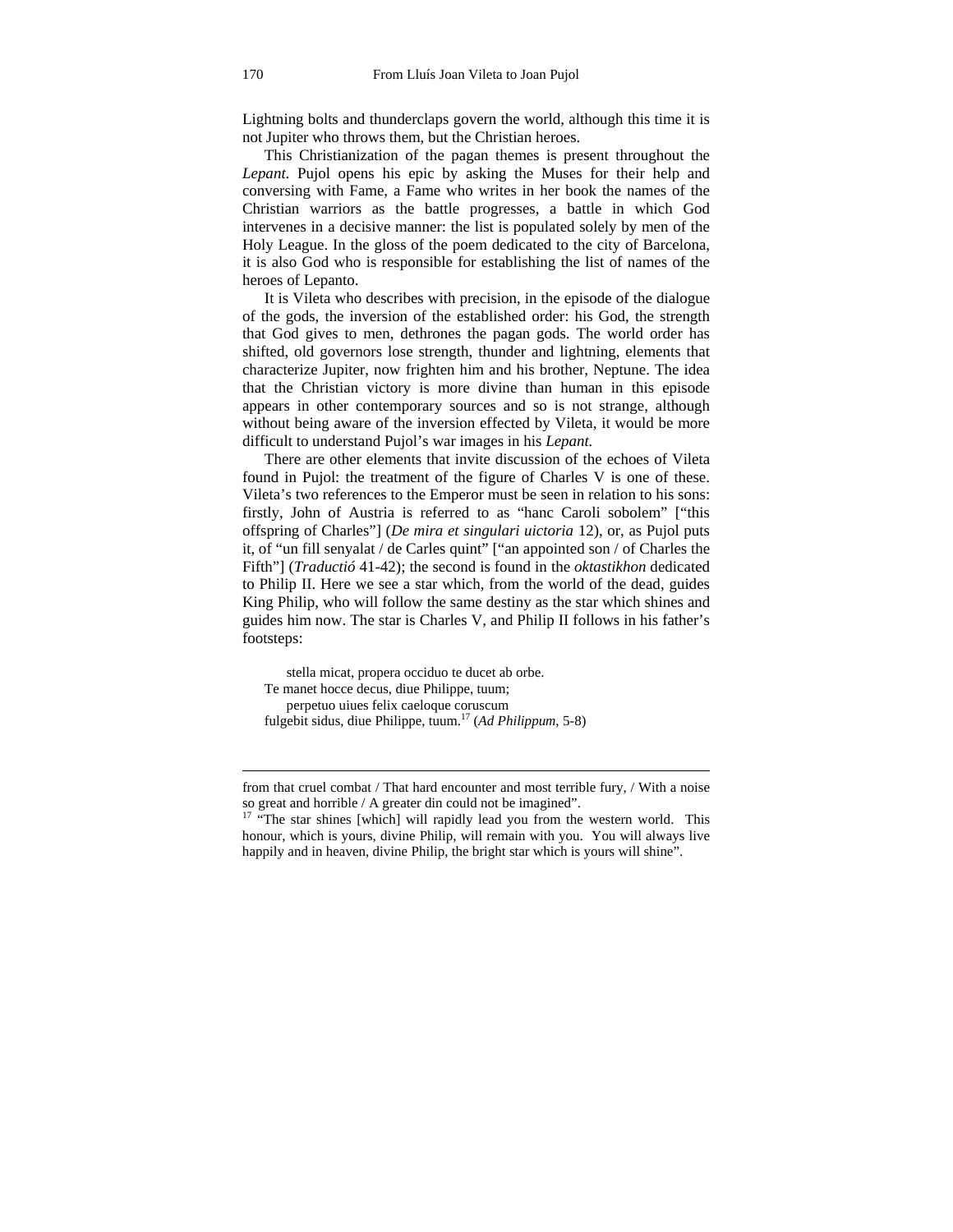Pujol's gloss reinforces the idea that the star refers to the father, Charles V:

L'estela veig que gran claredat llança qui us guiarà del ponent molt segura: seguiu, cuytau, seguiu vostra ventura, no y ha perquè dupteu de sa mudança; a vós ha pres lo Rey de l'etern sostre per acabar un fet de tal valia y tal honor a vós sol se devia y al gran poder, divino Philip, vostre.

1

Sempre viureu ab benaventurança ab los elets en la divin·altura, hon convertit en clarejant figura, fruint a Déu, pendreu nova semblança. Creheu de ferm sens dupte lo que us mostre, qu·entre los sancts oyint sanct·armonia, claror més gran que·l sol enmitg del dia darà l'estel, divino Philip, vostre.18 (*Al rey Philip*, 17-32)

In this way, the poet tells us that Philip is chosen by God to continue the work of the father on Earth (21-22); by doing do, he will be converted "en novella figura" ["a new figure"] according to one witness to his gloss or "en clarejant figura" ["the figure of a new dawn"] according to the other (27). Pujol underlines this idea in the following verse: "pendreu nova semblanca" l''vou assume a new appearance" (28).

 The motif of the conversion into a star after death, or *catasterism*, comes from ancient literature where it is frequently applied to kings, emperors and pagan gods; here it is emphasized that these new stars are placed "en las alturas" ["on high"], close to God. In the *Lepant*, the presence of a Charles figure who watches over and guides his offspring from Heaven is recurrent and significant: the poet informs us that John of Austria is the "fill valerós" ["valiant son"] or "l'animós fill" ["spirited

<sup>&</sup>lt;sup>18</sup> "The star I see throws great clarity / That guides you on a sure, west wind / Follow, take care, follow its destiny. / There is no reason to doubt its movement / The King has taken to the eternal roof / To end a deed of such bravery / And honour it directs itself to you alone / And to great power divine Phillip, yours. // You shall live on with blessings / With the elect in the divine heights / Where, become a bright figure, enjoying God, you will assume a new appearance / Believe firmly without doubt what I show you / Who among the saints hearing sacred harmony, / A greater light than the sun at midday / Shall give, divine Phillip, yours".